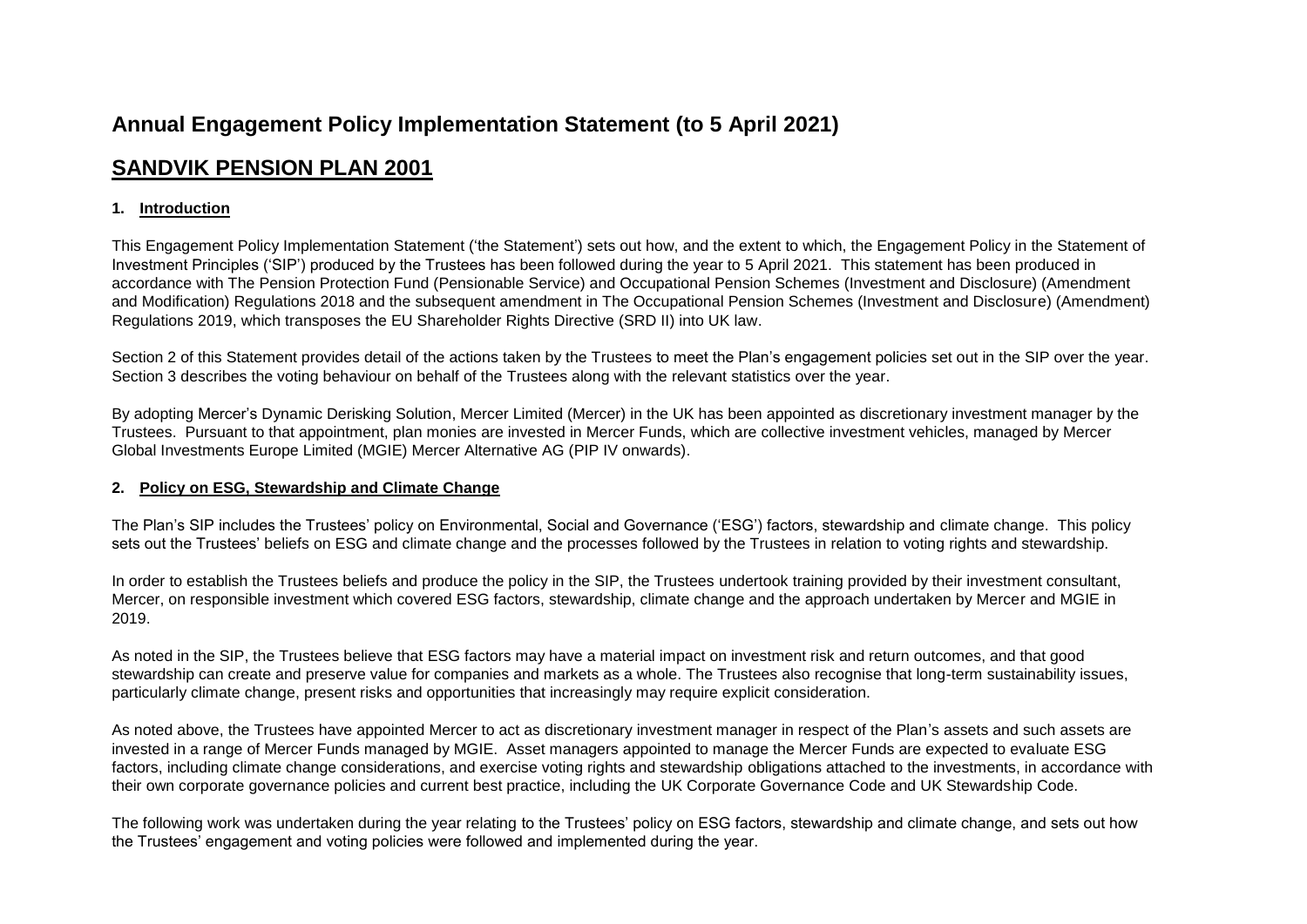## **Policy Updates**

- The Trustees consider how ESG, climate change and stewardship is integrated within Mercer's, and MGIE's, investment processes and those of the underlying asset managers in the monitoring process. Mercer, and MGIE, have provided reporting to the Trustees on a regular basis.
- The Mercer [Sustainability](https://investment-solutions.mercer.com/content/dam/mercer-subdomains/delegated-solutions/CorporatePolicies/Sustainability-Policy-March2021.pdf) Policy is reviewed regularly. In August 2020 the Stewardship section was updated to reflect an enhanced approach to monitoring both voting and engagement as well as the Exclusions section to include the implementation of certain exclusions across passive funds from 1 October 2020. In March 2021 there was a further update in relation to sustainability–related disclosures in the financial services sector ("SFDR") implementation.
- In line with the requirements of the EU Shareholder Rights Directive II, Mercer have implemented a standalone [Engagement Policy](https://investment-solutions.mercer.com/content/dam/mercer-subdomains/delegated-solutions/CorporatePolicies/Engagement%20Policy%20-%20MGIE%20and%20MGIM.pdf) to specifically address the requirements of the directive.

## **Climate Change Reporting and Carbon Foot printing**

- Carbon Footprint analysis of all equity funds is completed on a six monthly basis. From 31 December 2019 the approach was enhanced to include the top 5 carbon emitters and the top 5 contributors to the Weighted Average Carbon Intensity (WACI) to give the Mercer and MGIE investment teams additional information to drive engagement with managers.
- Since Q3 2020 carbon foot- printing metrics for Mercer active equity funds have been included in the quarterly reporting reviewed by the Trustees, and a comparison of these against the metrics of their representative benchmarks. Over 2020 there has been a 15% reduction in the WACI across the Mercer discretionary equity funds and, as at 31 December 2020, 100% of the active equity funds used by the Plan have a carbon intensity lower than the benchmark. In the Q4 report, this analysis was extended to include Mercer passive equity funds.

#### **ESG Rating Review**

- ESG ratings assigned by Mercer (and its affiliates') global manager research team are included in the investment performance reports produced by Mercer on a quarterly basis and reviewed by the Trustees. ESG ratings are reviewed by MGIE during quarterly monitoring processes, with a more comprehensive review performed annually - which seeks evidence of positive momentum on ESG integration. Since Q3 2020 the quarterly performance report has included the Mercer funds overall ESG rating compared to the appropriate universe of strategies in Mercer's global investment manager database.
- As at 31 December 2020 the Trustees noted that 95% of Mercer Funds now have an ESG rating equal to or above their asset class universe, a 10% improvement on 2019.

#### **Update to Exclusions**

 As an overarching principle, Mercer and MGIE, as the Trustees' discretionary investment manager, prefer an approach of positive engagement rather than negative divestment. However, Mercer and MGIE recognises that there are a number of cases in which investors deem it unacceptable to profit from certain areas and therefore exclusions will be appropriate.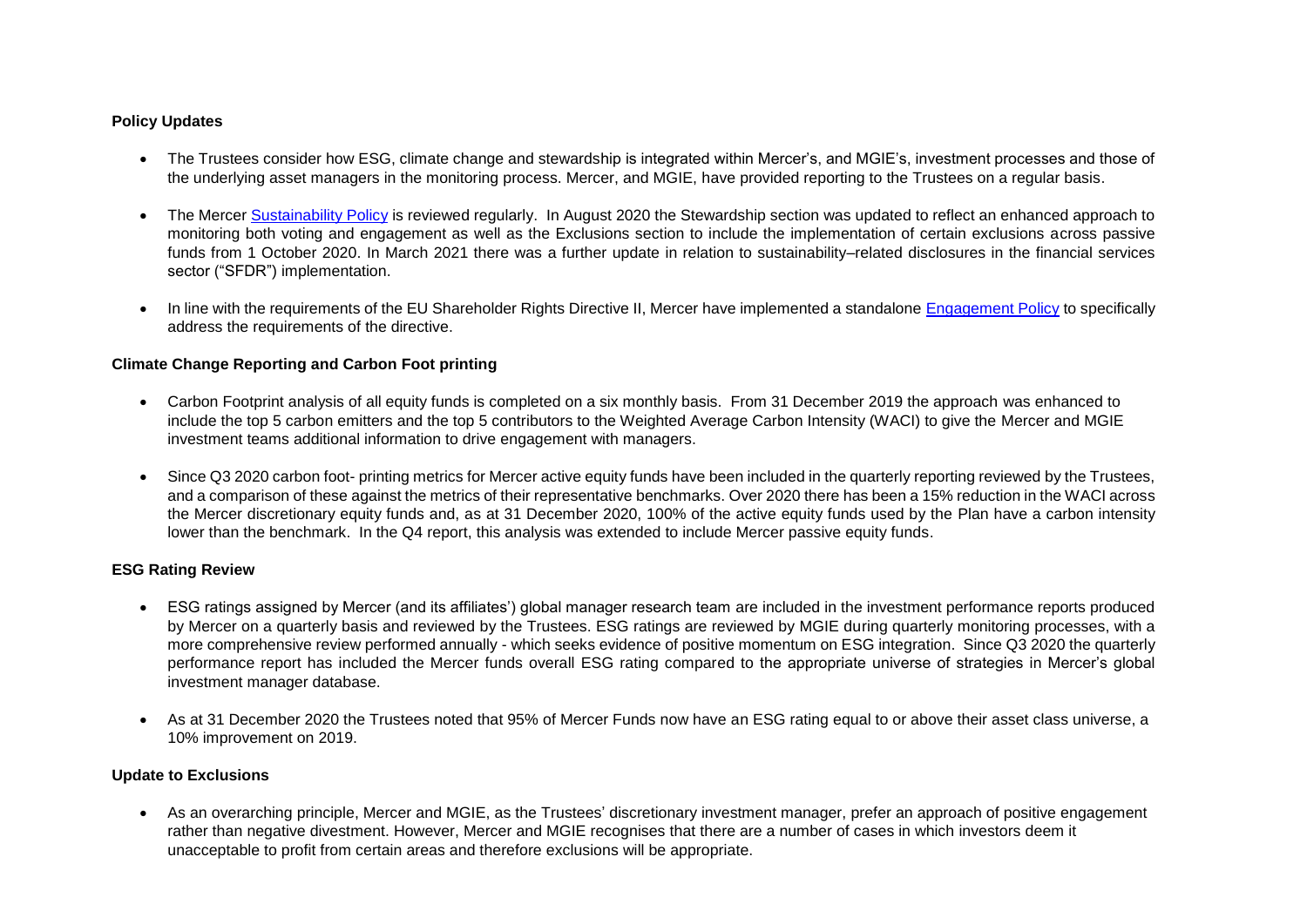- Controversial and civilian weapons, and tobacco are excluded from active equity and fixed income funds. From 1 October 2020, the controversial weapons screen was extended to passive equity funds. The Mercer sustainable themed funds have additional exclusions, for example covering gambling, alcohol, adult entertainment and fossil fuels.
- In addition, Mercer and MGIE monitors for high-severity breaches of the UN Global Compact (UNGC) Principles that relate to human rights, environmental and corruption issues.

#### **Sustainably themed investments**

- An allocation to Sustainable Equities and Sustainable Opportunities within the Private Markets commitment, is directly made by the Plan, with the strategic allocation to Sustainable Equities within the Growth Portfolio increasing by 4.5% over the year.
- A detailed standalone sustainability monitoring report is produced for the Sustainable Global Equity fund on a semi-annual basis, including a more granular breakdown of the fund against ESG metrics, for example the UN Sustainability Development Goals, and is reviewed by the Trustees.

## **Diversity**

 From 31 December 2020 Gender diversity statistics have also been included in the quarterly reporting for the Mercer equity funds and this is being built into a broader investment policy.

#### **3. Voting Activity**

The Trustees' investments take the form of shares or units in the Mercer Funds. Any voting rights that do apply with respect to the underlying investments attached to the Mercer Funds are, ultimately, delegated to the third party investment managers appointed by MGIE. MGIE accepts that managers may have detailed knowledge of both the governance and the operations of the investee companies and has therefore enabled managers to vote based on their own proxy-voting execution policy, and taking account of current best practice including the UK Corporate Governance Code and the UK Stewardship Code. As such the Trustees do not use the direct services of a proxy voter.

#### The MGIE [Engagement Policy](https://investment-solutions.mercer.com/content/dam/mercer-subdomains/delegated-solutions/CorporatePolicies/Engagement%20Policy%20-%20MGIE%20and%20MGIM.pdf) outlines this framework.

Set out below is a summary of voting activity for the year to 31 March 2021 relating to the relevant Mercer Funds.

#### **Voting**

As part of the monitoring of managers' approaches to voting, MGIE assesses how active managers are voting against management and seeks to obtain the rationale behind voting activities, particularly in cases where split votes may occur (where managers note in different ways for the same proposal). MGIE portfolio managers will use these results to inform their engagements with managers on their voting activities.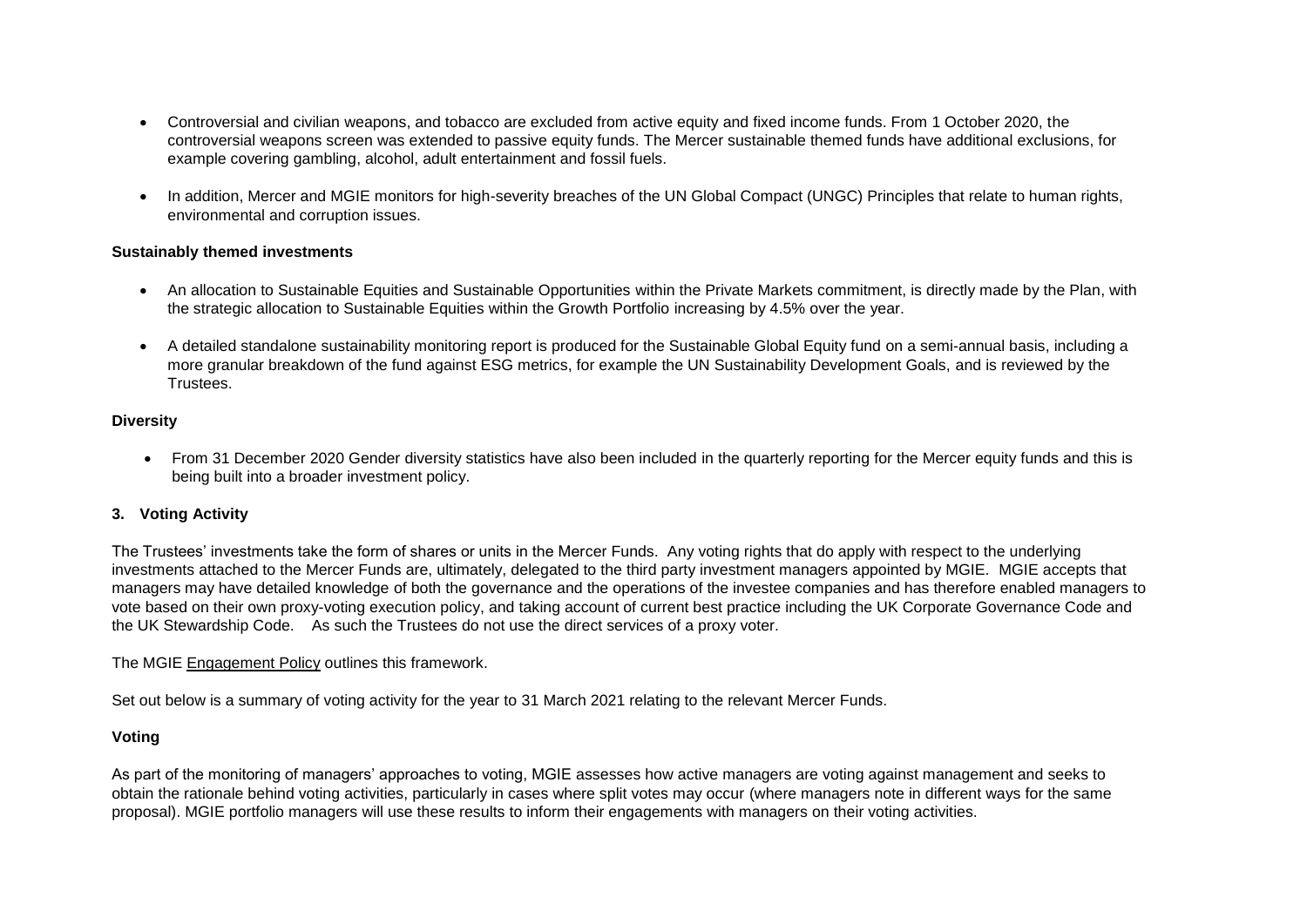The statistics set out in the table below are drawn from the Glass Lewis voting system (via Mercer's custodian). Typically, votes exercised against management can indicate a thoughtful and active approach. This is particularly visible where votes have been exercised to escalate engagement objectives. The expectation is for all shares to be voted.

"Unvoted" reflects instances where managers have not actioned a vote – these are specific areas where MGIE will follow up to ensure managers have appropriate systems in place to ensure all votes are actioned.

"Other" reflects instances where managers have withheld votes in Power of Attorney markets, share blocking markets or where conflicts of interest may be present.

## **Voting Activity Summary 1 April 2020 to 31 March 2021**

| Fund                                   | <b>Total</b><br><b>Proposals</b> | <b>Voted</b><br>'For' | <b>Voted</b><br>'Against' | <b>Abstained</b><br>from voting | <b>Unvoted</b> | <b>Other</b> | <b>For</b>        | <b>Against</b>    | <b>Use of Proxy</b> |
|----------------------------------------|----------------------------------|-----------------------|---------------------------|---------------------------------|----------------|--------------|-------------------|-------------------|---------------------|
|                                        |                                  |                       |                           |                                 |                |              | <b>Management</b> | <b>Management</b> | <b>Advisor</b>      |
| Mercer Fundamental Indexation CCF      | 2,316                            | 85%                   | 8%                        | 0%                              | 5%             | 2%           | 87%               | 13%               | Yes                 |
| Mercer Global Small Cap Equity         | 8,990                            | 91%                   | 6%                        | $1\%$                           | $1\%$          | 1%           | 92%               | 8%                | Yes*                |
| Mercer Low Volatility Equity           | 8,402                            | 92%                   | 5%                        | 0%                              | $1\%$          | $1\%$        | 93%               | 7%                | Yes                 |
| Mercer Sustainable Global Equity       | 5,622                            | 89%                   | 9%                        | $1\%$                           | 0%             | 1%           | 90%               | 10%               | Yes                 |
| Mercer Emerging Market Equity          | 16,563                           | 78%                   | 12%                       | 3%                              | 7%             | $0\%$        | 97%               | 3%                | Yes                 |
| Mercer Eurozone Equity                 | 4,810                            | 83%                   | 13%                       | 2%                              | 1%             | $0\%$        | 85%               | 15%               | Yes*                |
| Mercer UK Equity                       | 1000                             | 97%                   | 2%                        | 1%                              | 0%             | $0\%$        | 98%               | 2%                | Yes                 |
| <b>Mercer Passive Global REITs</b>     | 2,892                            | 83%                   | 13%                       | 0%                              | $0\%$          | 4%           | 83%               | 17%               | Yes                 |
| Mercer Passive Global Small Cap Equity | 44,649                           | 75%                   | 14%                       | $0\%$                           | 8%             | 3%           | 82%               | 18%               | Yes                 |

*\*Proxy advisor not used by at least one underlying manager of the fund.*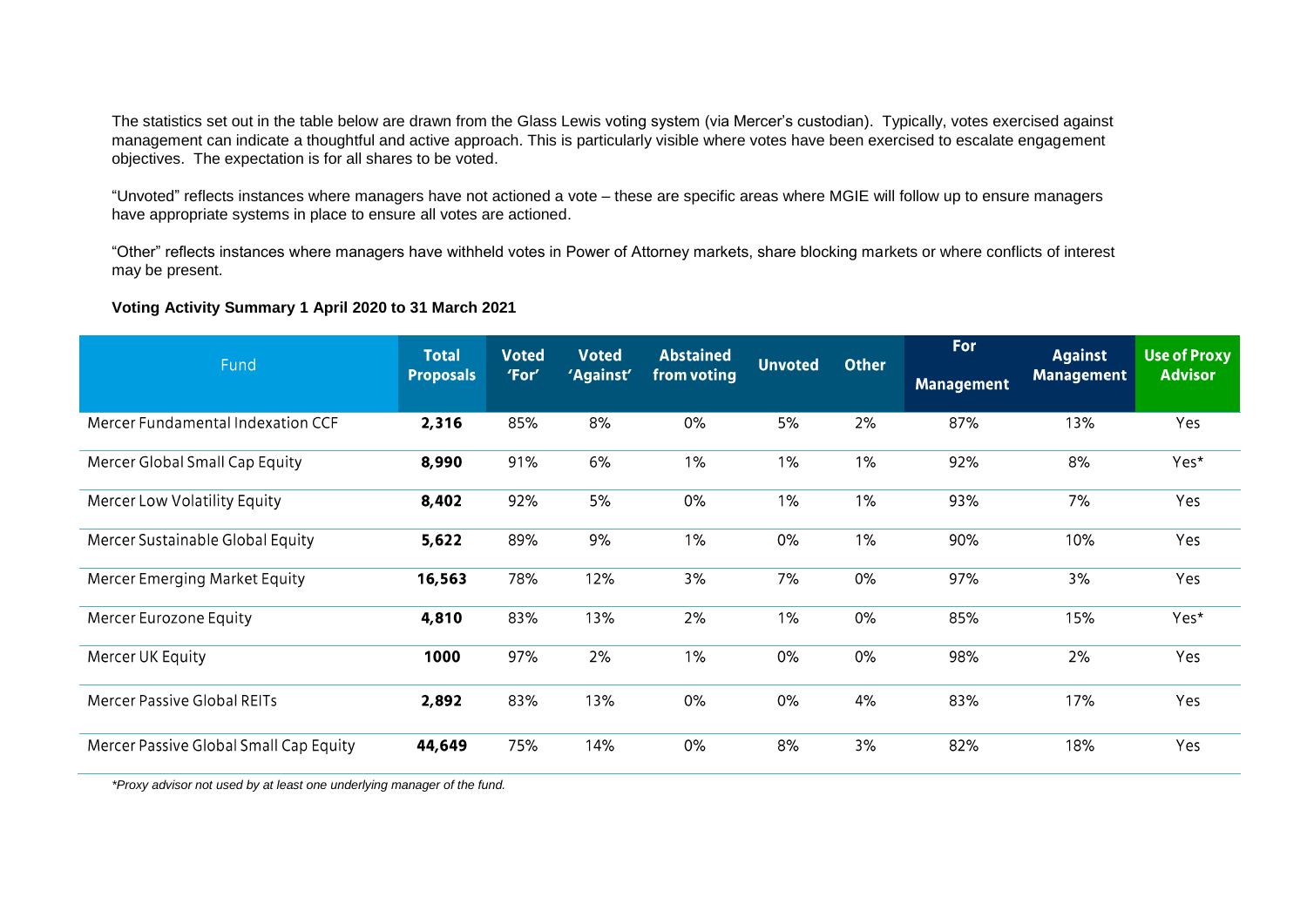## **Significant Votes**

Mercer Investment Solutions has based its definition of significant votes on its Global Engagement Priorities, based on its Beliefs, Materiality and Impact ("BMI") Framework. This is summarised in the Engagement Section of the MGIE Sustainability Policy. In order to capture this in the monitoring and reporting of managers voting activities, significant votes focus on proposals covering these priority areas, with specific focus placed on shareholder proposals ("SHP") relating to these priority areas and taking into account the size of holding across funds

| <b>Fund</b>                         | <b>Shareholder Proposal ("SHP")</b>                                                                                       | Issuer                                 | <b>Vote Decision</b> |
|-------------------------------------|---------------------------------------------------------------------------------------------------------------------------|----------------------------------------|----------------------|
| <b>Mercer Fundamental</b>           | Shareholder Proposal Regarding Median Gender and Racial Pay Equity Report                                                 | Intel Corp.                            | For                  |
| <b>Indexation Global Equity</b>     | Shareholder Proposal Regarding Climate Change Proxy Voting Practices                                                      | T. Rowe Price Assoc Inc.               | For                  |
| <b>CCF</b>                          | Shareholder Proposal Regarding Climate Risk Report                                                                        | iA Financial Corp                      | For                  |
|                                     | Shareholder Proposal Regarding Environmental Impact Report                                                                | iA Financial Corp                      | For                  |
|                                     | Shareholder Proposal Regarding Restriction on Investment in the Japan Atomic Power Company                                | Chubu Electric Power Co Inc            | Against              |
|                                     | Shareholder Proposal Regarding Health Risks of Tobacco Sales During COVID-19                                              | Walgreens Boots Alliance Inc           | For                  |
| <b>Mercer Global Small Cap</b>      | Shareholder Proposal Regarding Deforestation and GHG Emissions Report                                                     | <b>Bloomin Brands Inc.</b>             | For                  |
| <b>Equity</b>                       | Shareholder Proposal Regarding Promotion of Renewable Energy and LNG with Low Carbon<br>Emissions                         | Hokkaido Electric Power Co.<br>Inc.    | Against              |
|                                     | Shareholder Proposal Regarding Environmentally Friendly Technology                                                        | Hokkaido Electric Power Co.<br>Inc.    | Against              |
|                                     | Shareholder Proposal Regarding Management Diversity Report                                                                | <b>IPG Photonics Corp</b>              | For                  |
|                                     | Shareholder Proposal Regarding Report on Risk of Discrimination in Vehicle Lending                                        | Santander Consumer USA<br>Holdings Inc | For                  |
| <b>Mercer Low Volatility Equity</b> | Shareholder Proposal Regarding Median Gender and Racial Pay Equity Report                                                 | Bank Of New York Mellon Corp           | Against              |
|                                     | Shareholder Proposal Regarding Linking Executive Pay to Sustainability and Diversity                                      | Alphabet Inc                           | For                  |
|                                     | Shareholder Proposal Regarding Aligning Investments with The Paris Agreement                                              | Mizuho Financial Group, Inc.           | For                  |
|                                     | Shareholder Proposal Regarding Amending the Byelaws Concerning the Presentation of Climate<br><b>Transition Reporting</b> | Aena S.M.E. S.A.                       | For                  |
|                                     | Shareholder Proposal Regarding Deforestation and Climate Impact Report                                                    | Yum Brands Inc.                        | For                  |
|                                     | Shareholder Proposal Regarding Report on Sugar and Public Health                                                          | McDonald's Corp & Pepsico<br>Inc.      | Against              |
|                                     | Shareholder Proposal Regarding Health Risks of Tobacco Sales During COVID-19                                              | Walgreens Boots Alliance Inc           | Against              |
| Mercer Sustainable Global           | Shareholder Proposal Regarding Linking Executive Pay to Sustainability and Diversity                                      | Alphabet Inc                           | For                  |
| <b>Equity</b>                       | Shareholder Proposal Regarding Median Gender and Racial Pay Equity Report                                                 | Adobe Inc & Intel Corp.                | Split*               |

## **Example Summary of Significant Votes 1 April 2020 to 31 March 2021**